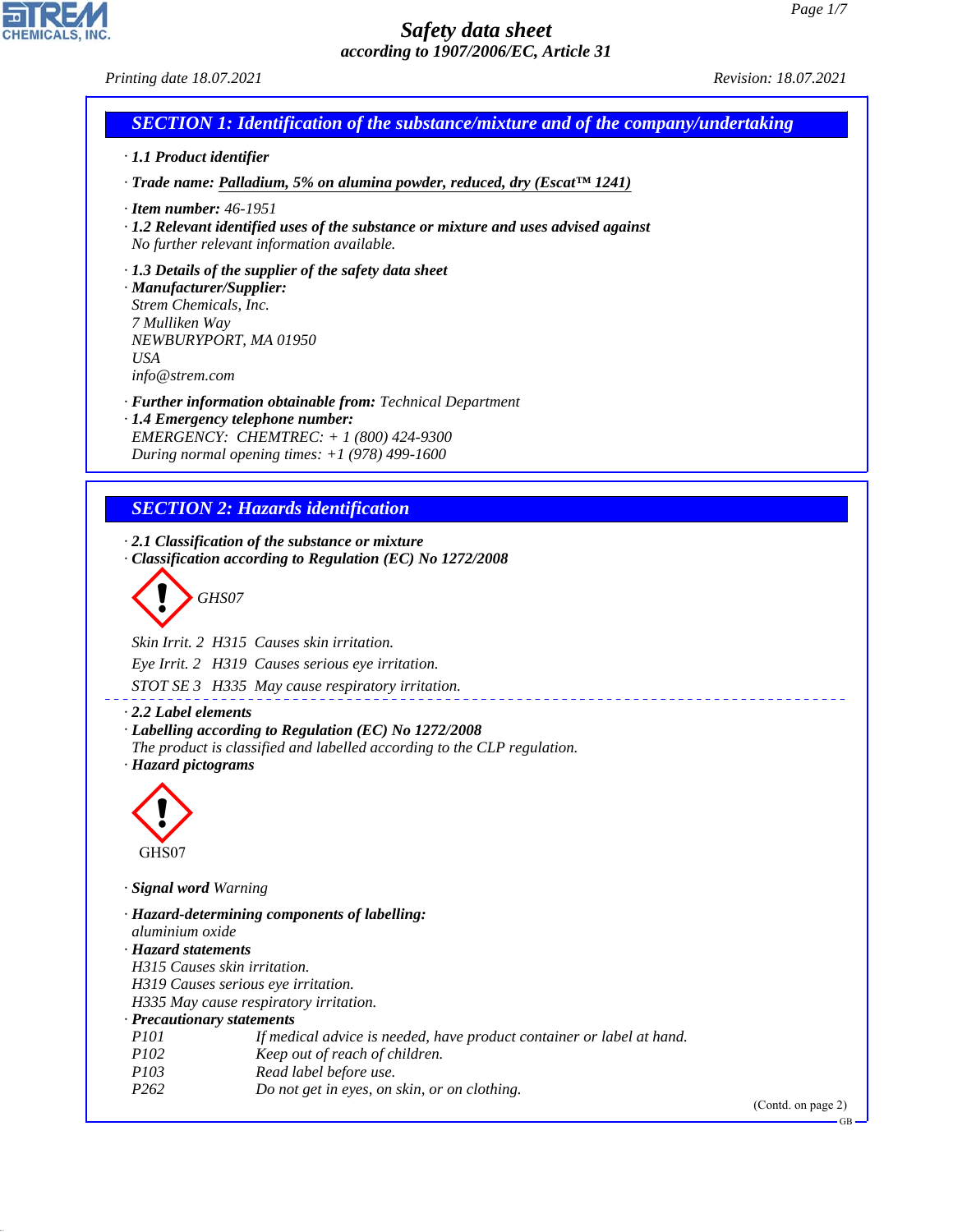*Printing date 18.07.2021 Revision: 18.07.2021*

*Trade name: Palladium, 5% on alumina powder, reduced, dry (Escat™ 1241)*

(Contd. of page 1)

| P <sub>280</sub>                                                                                      | Wear protective gloves/protective clothing/eye protection/face protection.             |  |  |  |
|-------------------------------------------------------------------------------------------------------|----------------------------------------------------------------------------------------|--|--|--|
| P305+P351+P338 IF IN EYES: Rinse cautiously with water for several minutes. Remove contact lenses, if |                                                                                        |  |  |  |
|                                                                                                       | present and easy to do. Continue rinsing.                                              |  |  |  |
| $P304 + P340$                                                                                         | IF INHALED: Remove person to fresh air and keep comfortable for breathing.             |  |  |  |
| $P403 + P233$                                                                                         | Store in a well-ventilated place. Keep container tightly closed.                       |  |  |  |
| <i>P501</i>                                                                                           | Dispose of contents/container in accordance with local/regional/national/international |  |  |  |
|                                                                                                       | regulations.                                                                           |  |  |  |
| $2.2$ Other hospitals                                                                                 |                                                                                        |  |  |  |

*· 2.3 Other hazards*

*· Results of PBT and vPvB assessment*

*· PBT: Not applicable.*

*· vPvB: Not applicable.*

#### *SECTION 3: Composition/information on ingredients*

*· 3.2 Chemical characterisation: Mixtures*

*· Description: Mixture of substances listed below with nonhazardous additions.*

| $\cdot$ Dangerous components:                                                            |                                                                                       |          |  |  |
|------------------------------------------------------------------------------------------|---------------------------------------------------------------------------------------|----------|--|--|
| $CAS: 1344-28-1$   aluminium oxide                                                       |                                                                                       | $95.0\%$ |  |  |
|                                                                                          | EINECS: 215-691-6 $\Diamond$ Skin Irrit. 2, H315; Eye Irrit. 2, H319; STOT SE 3, H335 |          |  |  |
| CAS: 7440-05-3                                                                           | Palladium on activated carbon, reduced, dry powder                                    | $5.0\%$  |  |  |
|                                                                                          | EINECS: 231-115-6 $\otimes$ Flam. Sol. 2, H228                                        |          |  |  |
| A Different information. Fourthe would a chile listed becaud players ushar to section 16 |                                                                                       |          |  |  |

*· Additional information: For the wording of the listed hazard phrases refer to section 16.*

## *SECTION 4: First aid measures*

*· 4.1 Description of first aid measures*

*· After inhalation: In case of unconsciousness place patient stably in side position for transportation.*

- *· After skin contact: Immediately wash with water and soap and rinse thoroughly.*
- *· After eye contact:*
- *Rinse opened eye for several minutes under running water. If symptoms persist, consult a doctor.*
- *· After swallowing: If symptoms persist consult doctor.*
- *· 4.2 Most important symptoms and effects, both acute and delayed No further relevant information available.*
- *· 4.3 Indication of any immediate medical attention and special treatment needed*

*No further relevant information available.*

# *SECTION 5: Firefighting measures*

*· 5.1 Extinguishing media*

*· Suitable extinguishing agents: Use fire extinguishing methods suitable to surrounding conditions.*

*· 5.2 Special hazards arising from the substance or mixture No further relevant information available.*

*· 5.3 Advice for firefighters*

44.1.1

*· Protective equipment: No special measures required.*

## *SECTION 6: Accidental release measures*

*· 6.1 Personal precautions, protective equipment and emergency procedures Not required.*

- *· 6.2 Environmental precautions: No special measures required.*
- *· 6.3 Methods and material for containment and cleaning up:*

*Dispose contaminated material as waste according to item 13.*

(Contd. on page 3)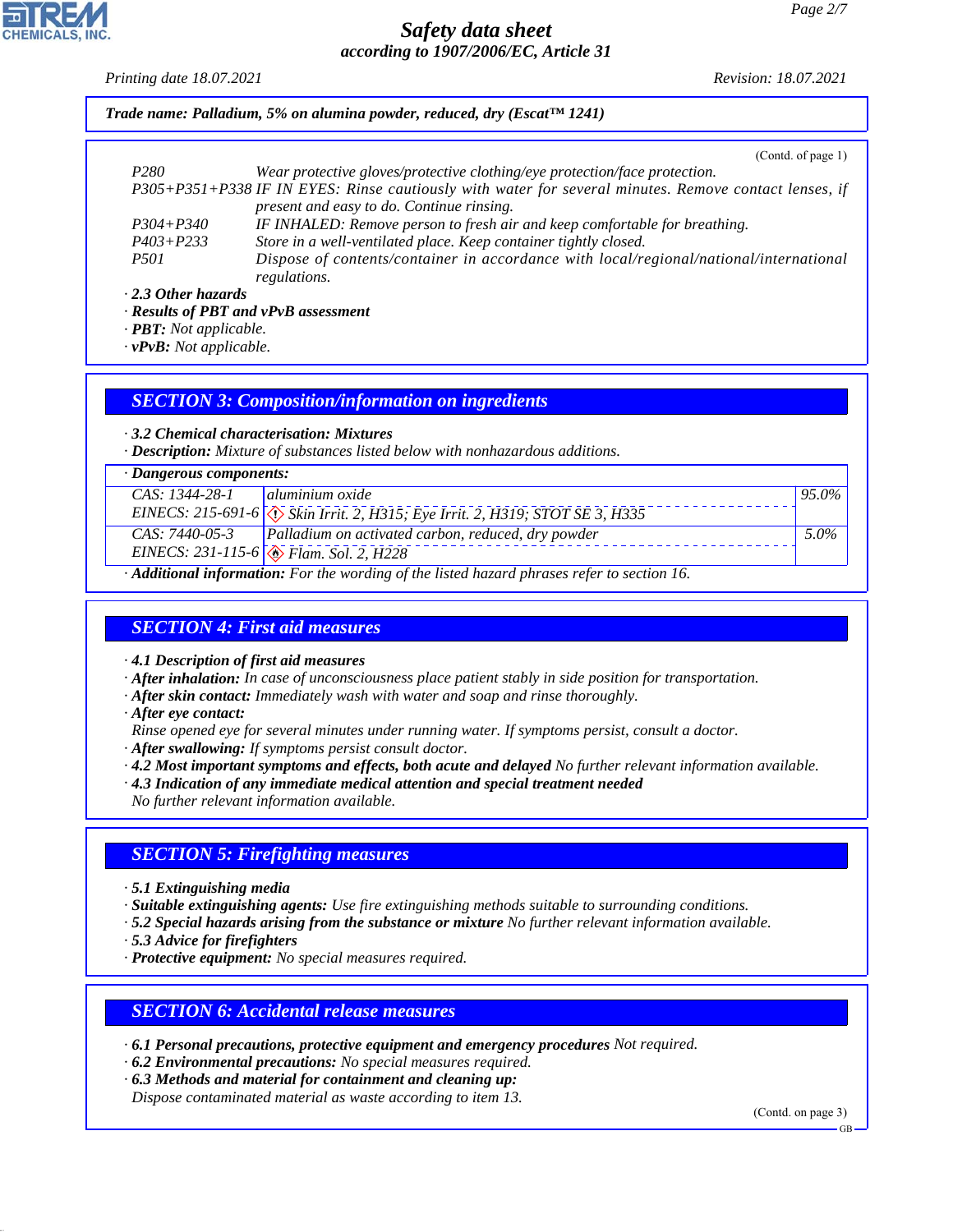#### *Printing date 18.07.2021 Revision: 18.07.2021*

(Contd. of page 2)

#### *Trade name: Palladium, 5% on alumina powder, reduced, dry (Escat™ 1241)*

*Ensure adequate ventilation.*

- *· 6.4 Reference to other sections*
- *See Section 7 for information on safe handling.*
- *See Section 8 for information on personal protection equipment.*
- *See Section 13 for disposal information.*

#### *SECTION 7: Handling and storage*

*· 7.1 Precautions for safe handling No special precautions are necessary if used correctly. · Information about fire - and explosion protection: No special measures required.*

- *· 7.2 Conditions for safe storage, including any incompatibilities*
- *· Storage:*

*· Requirements to be met by storerooms and receptacles: No special requirements.*

- *· Information about storage in one common storage facility: Not required.*
- *· Further information about storage conditions: Keep container tightly sealed.*
- *· 7.3 Specific end use(s) No further relevant information available.*

#### *SECTION 8: Exposure controls/personal protection*

- *· Additional information about design of technical facilities: No further data; see item 7.*
- *· 8.1 Control parameters*

*· Ingredients with limit values that require monitoring at the workplace:*

*1344-28-1 aluminium oxide*

*WEL Long-term value: 10\* 4\*\* mg/m³ \*inhalable dust \*\*respirable dust*

*· Additional information: The lists valid during the making were used as basis.*

- *· 8.2 Exposure controls*
- *· Personal protective equipment:*
- *· General protective and hygienic measures:*

*Keep away from foodstuffs, beverages and feed. Immediately remove all soiled and contaminated clothing Wash hands before breaks and at the end of work. Avoid contact with the eyes and skin.*

*· Respiratory protection:*

*In case of brief exposure or low pollution use respiratory filter device. In case of intensive or longer exposure use self-contained respiratory protective device.*

*· Protection of hands:*



44.1.1

\_S*Protective gloves*

*The glove material has to be impermeable and resistant to the product/ the substance/ the preparation. Due to missing tests no recommendation to the glove material can be given for the product/ the preparation/ the chemical mixture.*

*Selection of the glove material on consideration of the penetration times, rates of diffusion and the degradation · Material of gloves*

*The selection of the suitable gloves does not only depend on the material, but also on further marks of quality and varies from manufacturer to manufacturer. As the product is a preparation of several substances, the resistance of the glove material can not be calculated in advance and has therefore to be checked prior to the application.*

(Contd. on page 4)

GB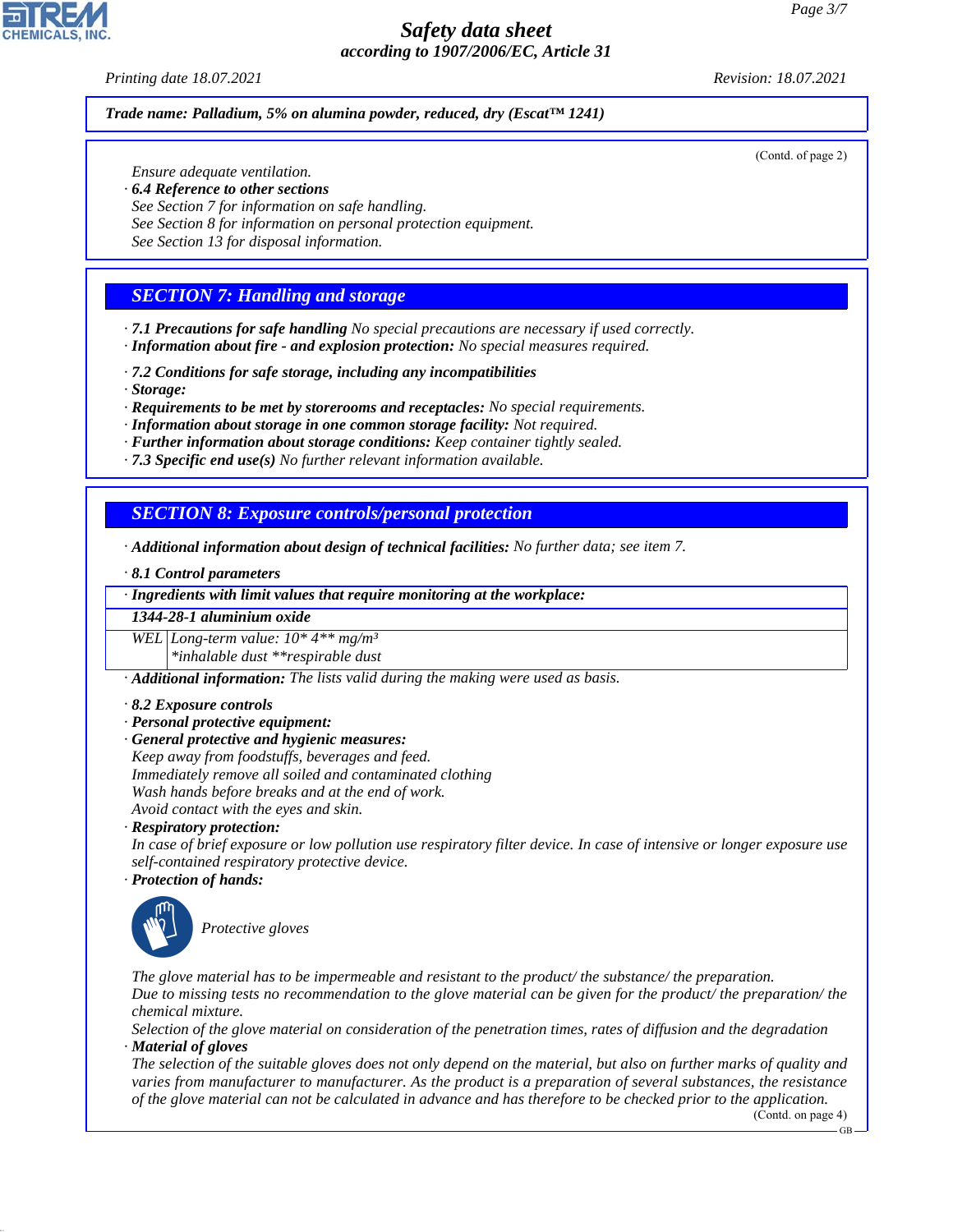GB

# *Safety data sheet according to 1907/2006/EC, Article 31*

*Printing date 18.07.2021 Revision: 18.07.2021 Trade name: Palladium, 5% on alumina powder, reduced, dry (Escat™ 1241)* (Contd. of page 3) *· Penetration time of glove material The exact break through time has to be found out by the manufacturer of the protective gloves and has to be observed. · Eye protection:* \_R*Tightly sealed goggles · 9.1 Information on basic physical and chemical properties · General Information · Appearance: Form: Powder Colour: Grey · Odour: Odourless · Odour threshold: Not determined. · pH-value: Not applicable. · Change in condition Melting point/freezing point: 2.045 °C Initial boiling point and boiling range: Undetermined. · Flash point: Not applicable. · Flammability (solid, gas): Not determined. · Ignition temperature: Decomposition temperature: Not determined. · Auto-ignition temperature: Product is not selfigniting. · Explosive properties: Product does not present an explosion hazard. · Explosion limits: Lower: Not determined. Upper: Not determined. · Vapour pressure: Not applicable. · Density at 20 °C: 3.97 g/cm³ Pulk density at 20* °C: 920 kg/m<sup>3</sup><br>*Relative density* Relative density  $R$  *Relative density · Vapour density Not applicable. · Evaporation rate Not applicable. · Solubility in / Miscibility with water: Insoluble. · Partition coefficient: n-octanol/water: Not determined. · Viscosity: Dynamic: Not applicable. Kinematic: Not applicable. · Solvent content: Organic solvents: 0.0 % VOC (EC) 0.00 %* (Contd. on page 5)



44.1.1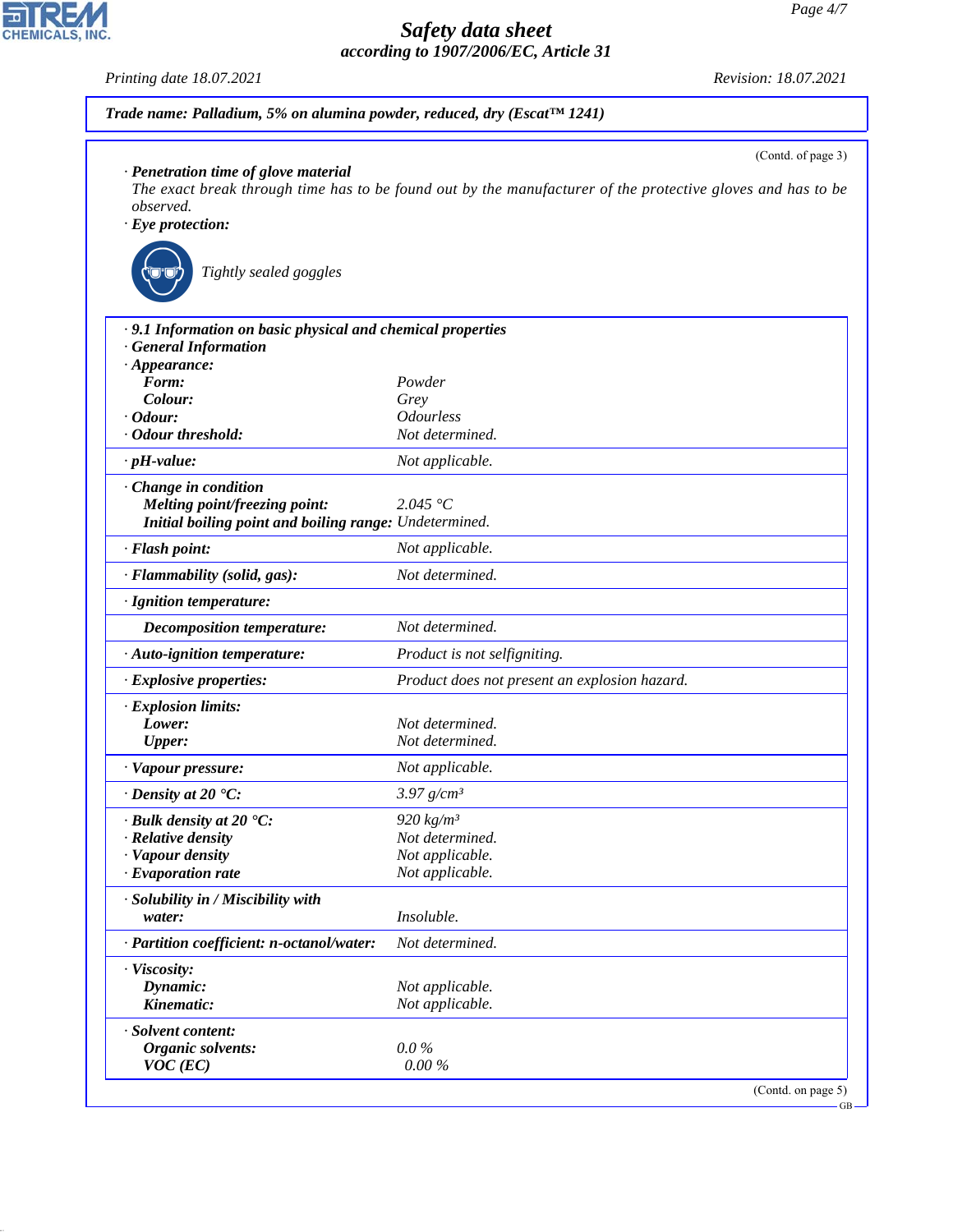*Printing date 18.07.2021 Revision: 18.07.2021*

*Trade name: Palladium, 5% on alumina powder, reduced, dry (Escat™ 1241)*

(Contd. of page 4)

*· 9.2 Other information No further relevant information available.*

#### *SECTION 10: Stability and reactivity*

- *· 10.1 Reactivity No further relevant information available.*
- *· 10.2 Chemical stability*
- *· Thermal decomposition / conditions to be avoided: No decomposition if used according to specifications.*
- *· 10.3 Possibility of hazardous reactions No dangerous reactions known.*
- *· 10.4 Conditions to avoid No further relevant information available.*
- *· 10.5 Incompatible materials: No further relevant information available.*

*· 10.6 Hazardous decomposition products: No dangerous decomposition products known.*

#### *SECTION 11: Toxicological information*

*· 11.1 Information on toxicological effects*

- *· Acute toxicity Based on available data, the classification criteria are not met.*
- *· Primary irritant effect:*
- *· Skin corrosion/irritation*
- *Causes skin irritation.*
- *· Serious eye damage/irritation Causes serious eye irritation.*
- *· Respiratory or skin sensitisation Based on available data, the classification criteria are not met.*
- *· CMR effects (carcinogenity, mutagenicity and toxicity for reproduction)*
- *· Germ cell mutagenicity Based on available data, the classification criteria are not met.*
- *· Carcinogenicity Based on available data, the classification criteria are not met.*
- *· Reproductive toxicity Based on available data, the classification criteria are not met.*
- *· STOT-single exposure*
- *May cause respiratory irritation.*
- *· STOT-repeated exposure Based on available data, the classification criteria are not met.*
- *· Aspiration hazard Based on available data, the classification criteria are not met.*

#### *SECTION 12: Ecological information*

- *· 12.1 Toxicity*
- *· Aquatic toxicity: No further relevant information available.*
- *· 12.2 Persistence and degradability No further relevant information available.*
- *· 12.3 Bioaccumulative potential No further relevant information available.*
- *· 12.4 Mobility in soil No further relevant information available.*
- *· Additional ecological information:*
- *· General notes: Not known to be hazardous to water.*
- *· 12.5 Results of PBT and vPvB assessment*
- *· PBT: Not applicable.*
- *· vPvB: Not applicable.*

44.1.1

*· 12.6 Other adverse effects No further relevant information available.*

 GB (Contd. on page 6)

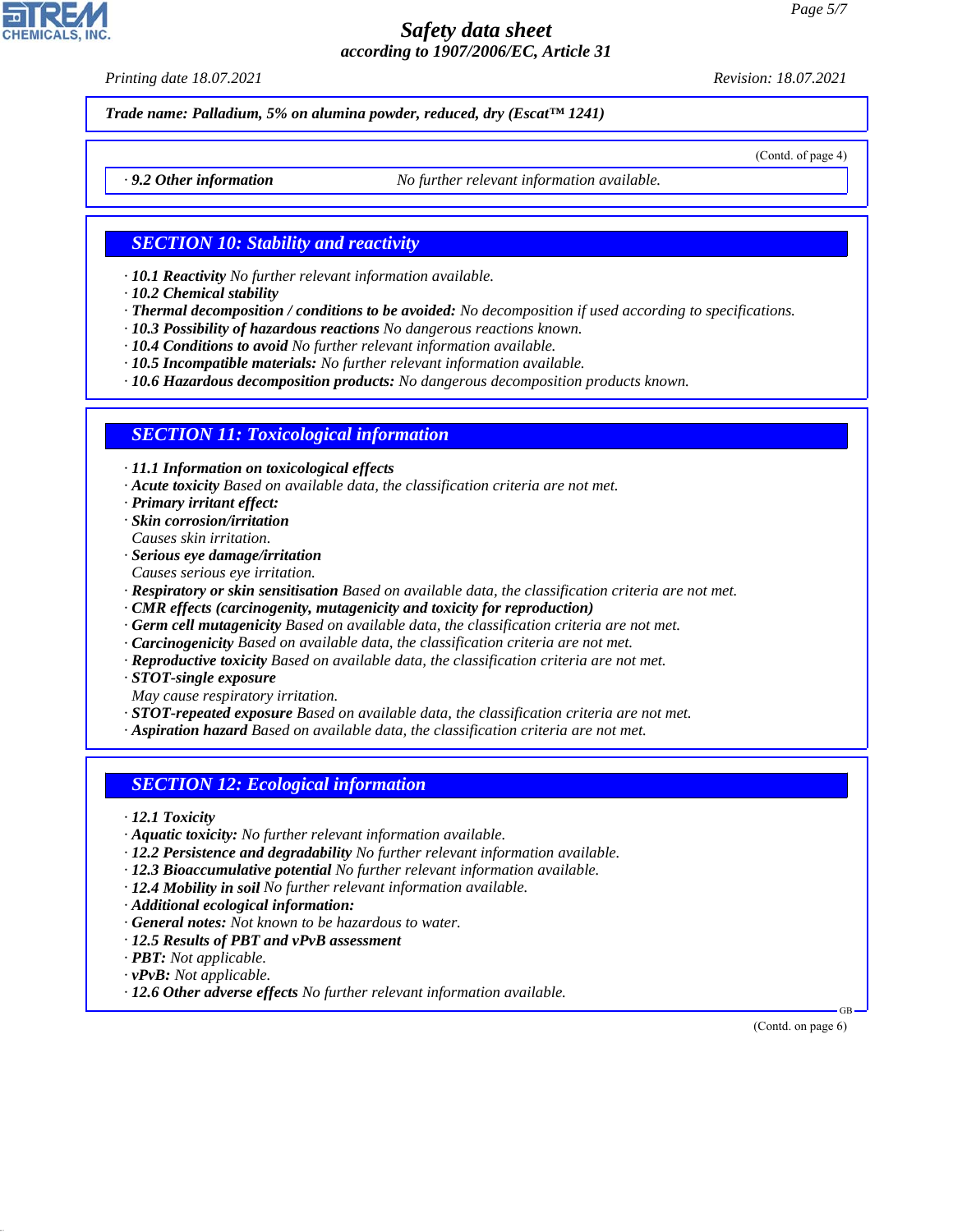*Printing date 18.07.2021 Revision: 18.07.2021*

**CHEMICALS, INC** 

*Trade name: Palladium, 5% on alumina powder, reduced, dry (Escat™ 1241)*

(Contd. of page 5)

# *SECTION 13: Disposal considerations*

#### *· 13.1 Waste treatment methods*

#### *· Recommendation*

*Must not be disposed together with household garbage. Do not allow product to reach sewage system.*

- *· Uncleaned packaging:*
- *· Recommendation: Disposal must be made according to official regulations.*

| <b>SECTION 14: Transport information</b>                                                                     |                 |  |  |  |
|--------------------------------------------------------------------------------------------------------------|-----------------|--|--|--|
| $\cdot$ 14.1 UN-Number<br>· ADR, ADN, IMDG, IATA                                                             | not regulated   |  |  |  |
| $\cdot$ 14.2 UN proper shipping name<br>· ADR, ADN, IMDG, IATA                                               | not regulated   |  |  |  |
| $\cdot$ 14.3 Transport hazard class(es)                                                                      |                 |  |  |  |
| · ADR, ADN, IMDG, IATA<br>· Class                                                                            | not regulated   |  |  |  |
| $\cdot$ 14.4 Packing group<br>· ADR, IMDG, IATA                                                              | not regulated   |  |  |  |
| $\cdot$ 14.5 Environmental hazards:<br>$\cdot$ Marine pollutant:                                             | N <sub>O</sub>  |  |  |  |
| $\cdot$ 14.6 Special precautions for user                                                                    | Not applicable. |  |  |  |
| $\cdot$ 14.7 Transport in bulk according to Annex II of<br><b>Marpol and the IBC Code</b><br>Not applicable. |                 |  |  |  |
| · UN "Model Regulation":                                                                                     | not regulated   |  |  |  |

## *SECTION 15: Regulatory information*

*· 15.1 Safety, health and environmental regulations/legislation specific for the substance or mixture*

*· Directive 2012/18/EU*

44.1.1

- *· Named dangerous substances ANNEX I None of the ingredients is listed.*
- *· 15.2 Chemical safety assessment: A Chemical Safety Assessment has not been carried out.*

# *SECTION 16: Other information*

*This information is based on our present knowledge. However, this shall not constitute a guarantee for any specific product features and shall not establish a legally valid contractual relationship.*

*· Relevant phrases H228 Flammable solid. H315 Causes skin irritation. H319 Causes serious eye irritation. H335 May cause respiratory irritation.*

*· Department issuing SDS: Technical Department. · Contact: Technical Director*

(Contd. on page 7)

GB